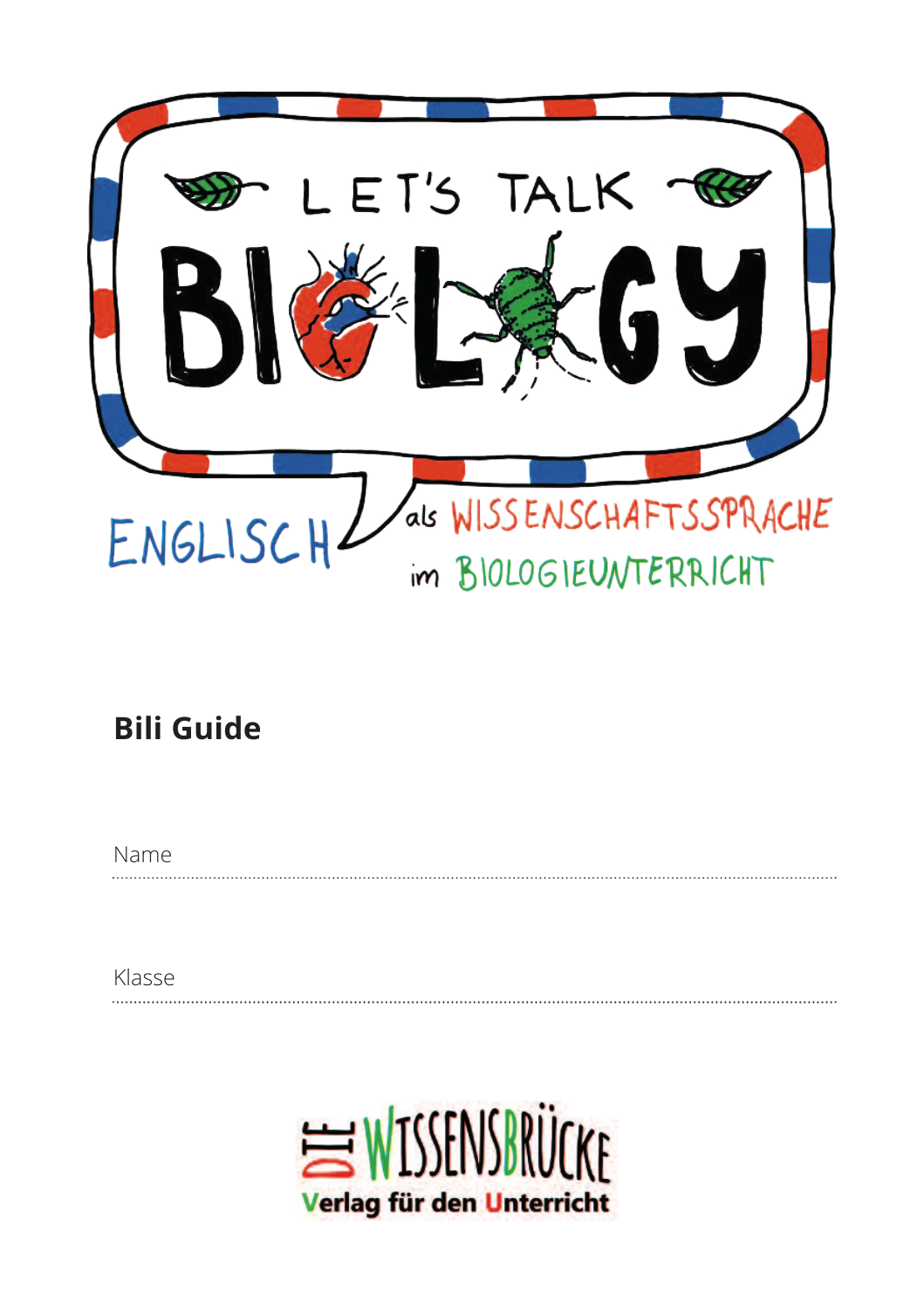# **Scientific Writing Giving Definitions**



#### **When writing a deȴnition of a term or concept…**

- **•** Make sure to include all key characteristics.
- **•** Clearly distinguish between the new term/concept and similar ideas you already know.
- Give an example for whatever you are defining, and, if possible, a nonexample (i.e. what it is not).
- **•** Put the new term in context (e.g. Many bacteria live in the human body without causing harm, but others may cause diseases).
- **•** Draw/outline the term or concept you are explaining.
- Write the definition on index cards for further reference.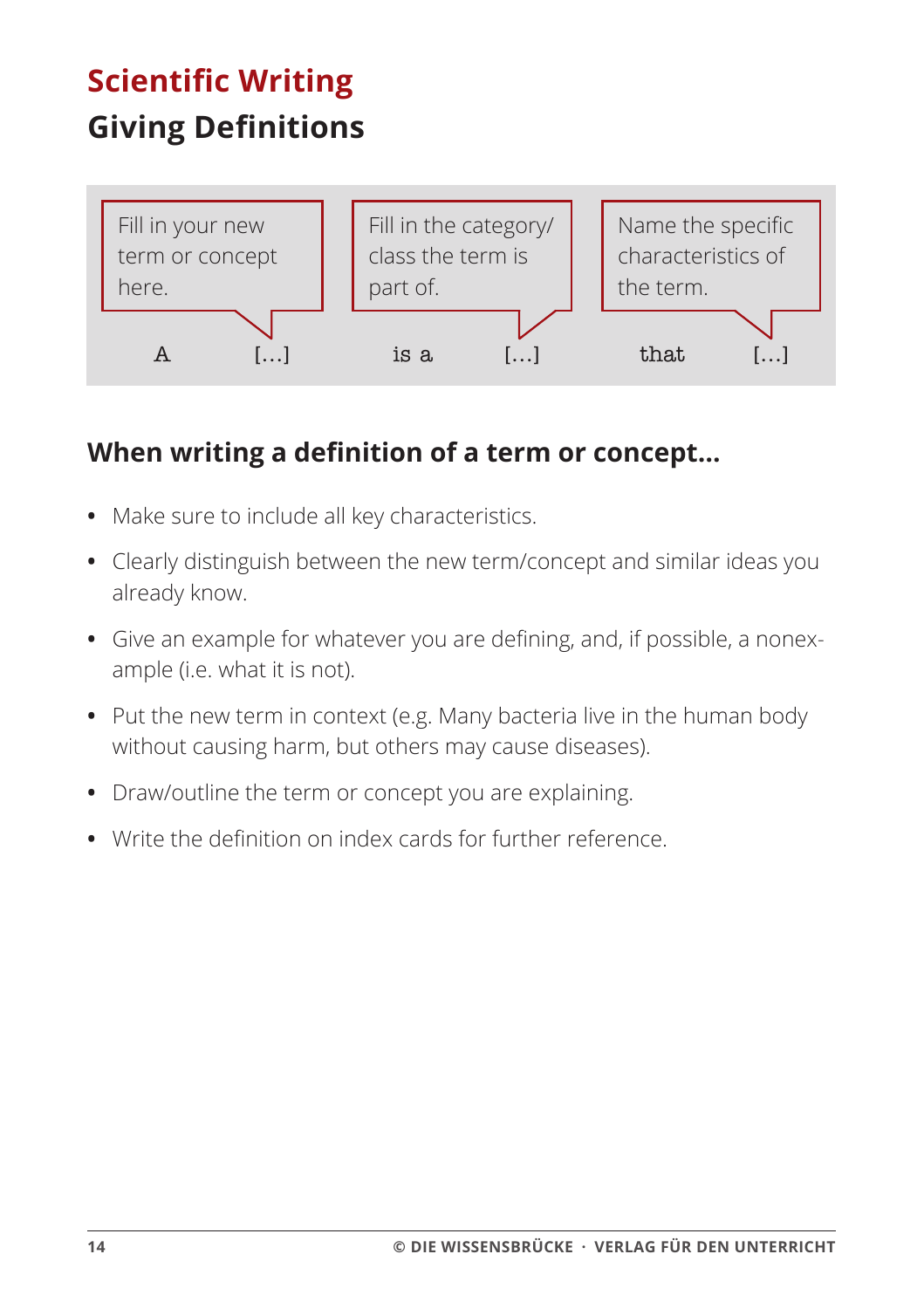## **Dealing with Unknown Words in a Text**

**•** Continue reading to determine whether you really need to know the word in order to understand the meaning of the text:

*Every muscle needs energy, which it gets from nutrients in the blood. The heart muscle gets its nutrients from vessels on its surface.* The not sure what this is, but I can

read on without knowing it.

**•** Infer the meaning from the context:

*Arteries branch off into smaller and smaller arteries called arterioles. Arterioles branch into smaller and smaller arterioles until they lead to capillaries. Capillaries are so narrow that the blood cells have to proceed (single file.)* 

> I know that "proceed" means "to go on", and the text tells me that capillares are very small. Also, there is the word "cells", so maybe this means that the blood passes through the capillaries cell by cell.

• Words sometimes occur with words from the same word field or with their opposites:

"relaxing" means *entspannen,* and "constricting" seems to be the opposite so it probably means something like *anspannen* or *zusammenziehen. The arteries control the blood pressure by either relaxing or constricting.*